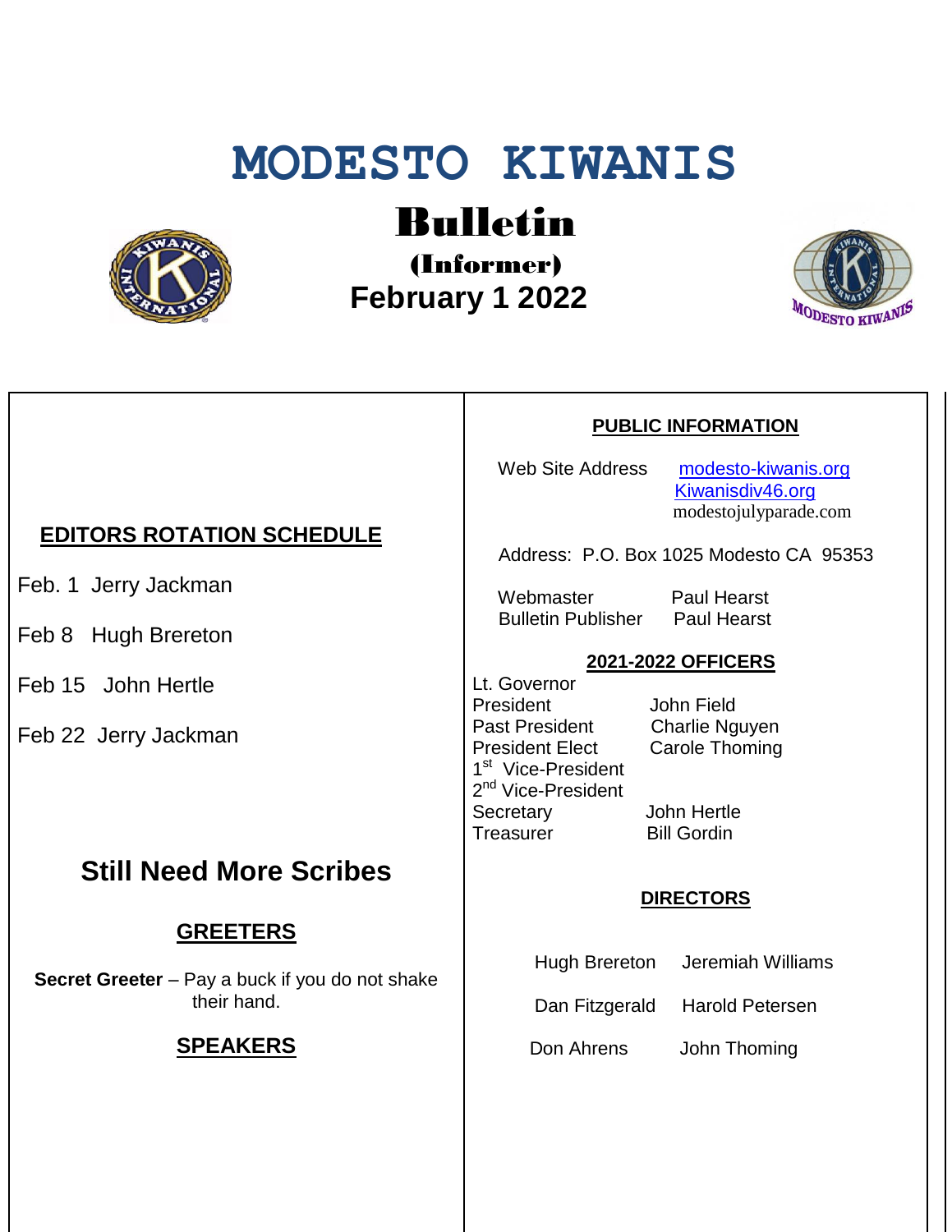**Terry McGrath** would have been proud. He would have been happily in his element as the meeting was warm and a bit rowdy. Several members donated sad bucks and said how much they miss him. We all do.

Attendance continues to lag. We barely surrounded two tables until **Bill Gordin** arrived. **Bill** walked around each table passing out dues owed statements.

**Harold Petersen** led us in salute to the flag. **Don Ahrens and Jeremiah Williams,** dubbed "ivory and ebony" managed to lead us to a tolerable variant of God Bless America. Jeremiah's thoughtful prayer included an appeal "for those who shall make it (to the meeting) next week"

**Craig Haupt** announced the Crab-Cioppino feed set for March 19th. He has tickets for you to buy and sell. He passed around a signup sheet to provide help for the event.

There were no birthdays or anniversaries to celebrate so we went directly to Happy and Sad bucks:

.

 **John Hertle** said he spoke with **Terry's** widow, **Pat Glattke**, before the memorial service. She is dealing with waves of grief and recognition of her loss.

 **John Thoming** said they enjoyed two weeks in Mexico but were bummed by the extremely slow TSA process before being allowed into the flight gate at SFO. **Carol Thoming** added to his remarks about a hassle regarding the covid caused protocol over seats on the plane. **Carol** said they enjoyed watching the Green Bay Packers get beat although it was in Spanish. Oddly the referees spoke in English.

 **Paul Hearst** is also back from Mexico. He and Cathy were in Cancun. In lieu of a present Paul made a financial donation. I didn't hear the amount.

 **Ron Freitas** had a "mixed bag" of happy and sad. He lamented that his barber has put the part of his hair on the wrong side. So he needs a new barber. Like an increasing number of us **Ron** has an extremely wide part.

 **Don**, our own climatologist, explained that tomorrow, February 2nd, is Groundhogs Day which set halfway between the first day of winter, 12/21, and the vernal equinox which is known as the first day of spring. What feels like spring is actually quite variable, sometime in March or April. **Don** is happy that he and his daughter Ashleigh will be attending a musical at the Gallo Center tonight. Generous **Don** distributed an amazing array of 2022 calendars from a wide variety of organizations.